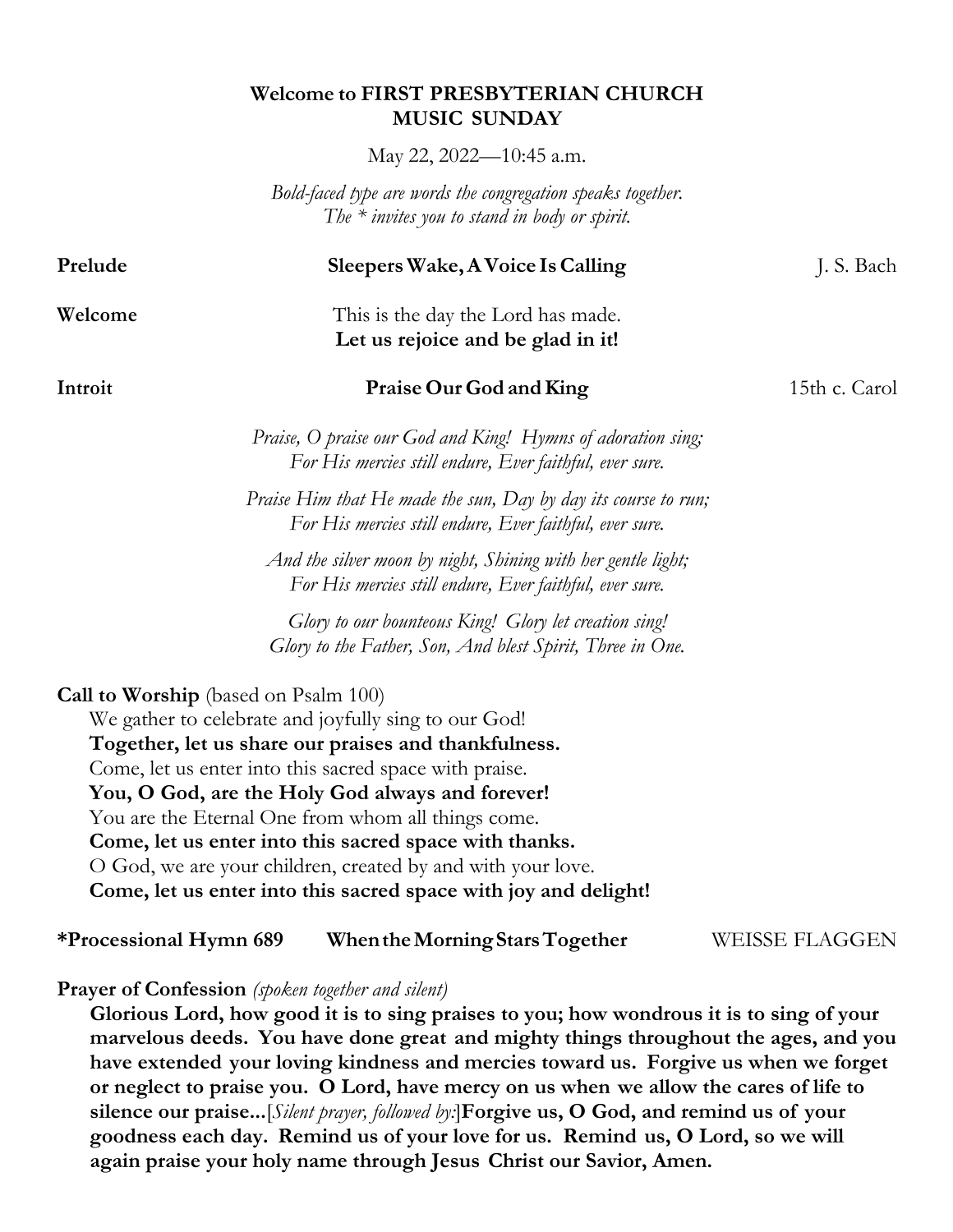# **Assurance of God's Grace / Passing the Peace**

**Anthem Our Father** Craig Courtney

Based on "The Lord's Prayer" found in Matthew 6:9-13

### **Prayer for Illumination**

**O God of promise, your word made flesh in Jesus Christ is trustworthy and true. By the power of your Holy Spirit, may it rise up in us this day like a gift from the spring of the water of life to refresh our thirsty souls. Amen.**

#### **Listen to the Word:**

**2 Chronicles 5:11-14**

 $11$ Now when the priests came out of the holy place (for all the priests who were present had sanctified themselves, without regard to their divisions),  $^{12}$ all the Levitical singers, Asaph, Heman, and Jeduthun, their sons and kindred, arrayed in fine linen, with cymbals, harps, and lyres, stood east of the altar with one hundred twenty priests who were trumpeters. <sup>13</sup>It was the duty of the trumpeters and singers together to make themselves heard in unison in praise and thanksgiving to the Lord, and when the song was raised, with trumpets and cymbals and other musical instruments, in praise to the Lord,

"for he is good,

for his steadfast love endures forever,"

the house, the house of the Lord, was filled with a cloud,  $14$  so that the priests could not stand to minister because of the cloud, for the glory of the Lord filled the house of God.

### **Revelation 4:1-11**

<sup>1</sup>After this I looked, and there in heaven a door stood open! And the first voice, which I heard speaking to me like a trumpet, said, "Come up here, and I will show you what must take place after this." <sup>2</sup>At once I was in the spirit, and there in heaven stood a throne, with one seated on the throne!<br><sup>3</sup>And the one seated there looks like issuer and servelien, and around the throne is a reinbow that look <sup>3</sup>And the one seated there looks like jasper and carnelian, and around the throne is a rainbow that looks like an emerald. <sup>4</sup>Around the throne are twenty-four thrones, and seated on the thrones are twenty-four elders, dressed in white robes, with golden crowns on their heads. <sup>5</sup>Coming from the throne are flashes of lightning, and rumblings and peals of thunder, and in front of the throne burn seven flaming torches, which are the seven spirits of God; <sup>6</sup>and in front of the throne there is something like a sea of glass, like crystal. Around the throne and on each side of the throne, are four living creatures, full of eyes in front and behind: <sup>7</sup>the first living creature like a lion, the second living creature like an ox, the third living creature with a face like a human face, and the fourth living creature like a flying eagle. <sup>8</sup>And the four living creatures, each of them with six sings, are full of eyes all around and inside. Day and night without ceasing they sing, "Holy, holy, holy, the Lord God the Almighty, who was and is and is to come." <sup>9</sup>And whenever the living creatures give glory and honor and thanks to the one who is seated on the throne, who lives forever and ever, <sup>10</sup>the twenty-four elders fall before the one who is seated on the throne and worship the one who lives forever and ever; they cast their crowns before the throne, singing, <sup>11</sup> You are worthy, our Lord and God, to receive glory and honor and power, for you created all things, and by your will they existed and were created."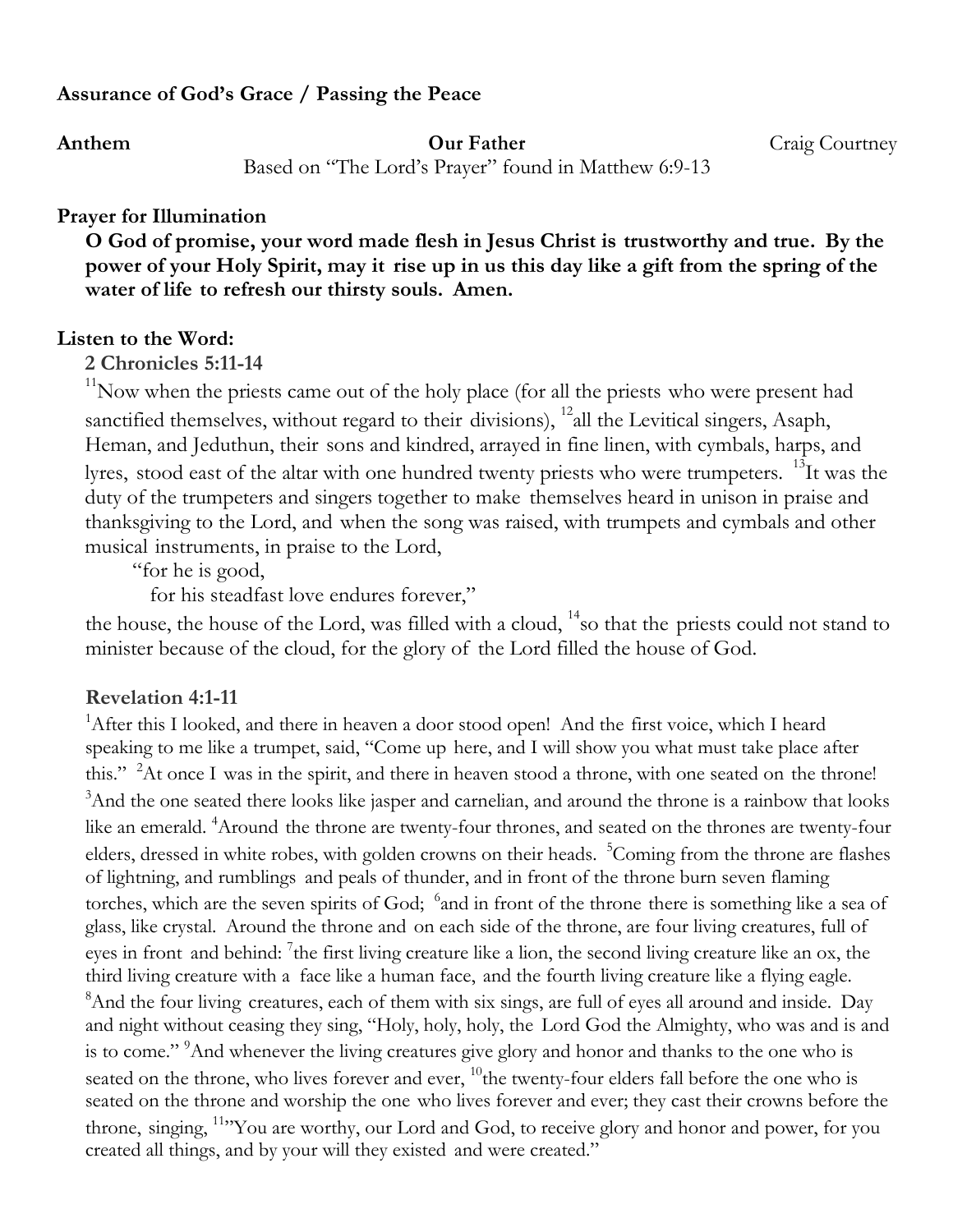**\*Affirmation of Faith** (The Apostles' Creed) **I believe in God the Father Almighty, Maker of heaven and earth, And in Jesus Christ his only Son our Lord; who was conceived by the Holy Ghost, born of the Virgin Mary, suffered under Pontius Pilate, was crucified, dead, and buried; he descended into hell; the third day he rose again from the dead; he ascended into heaven, and sitteth on the right hand of God the Father Almighty; from thence he shall come to judge the quick and the dead. I believe in the Holy Ghost; the holy catholic Church; the communion of saints; the forgiveness of sins; the resurrection of the body; and the life everlasting. Amen.**

*You can make an online donation to the mission and ministry of FPC Boise at www.fpcboise.org/donate or by mailing cash or check to the church office.*

### **\*Doxology**

**Praise God from whom all blessings flow; Praise God, all creatures here below; Praise God for all that love has done; Creator, Christ, and Spirit, One. Amen.**

#### **Prayers of the Community & Lord's Prayer**

**Our Father who art in heaven, hallowed be thy name. Thy kingdom come, thy will be done, on earth as it is in heaven. Give us this day our daily bread, and forgive us our debts as we forgive our debtors; and lead us not into temptation, but deliver us from evil. For thine is the kingdom and the power and the glory, forever. Amen.**

| <b>*Recessional Hymn 366</b> | Love Divine, All Loves Excelling | HYFRYDOL |
|------------------------------|----------------------------------|----------|
|------------------------------|----------------------------------|----------|

## **\*Charge and Benediction**

| <b>Choral Response</b> | What Wondrous Love is This                               | Southern Harmony |
|------------------------|----------------------------------------------------------|------------------|
|                        | To God and to the Lamb, I will sing, I will sing,        |                  |
|                        | To God and to the Lamb, I will sing;                     |                  |
|                        | To God and to the Lamb, who is the great $IAM$ ,         |                  |
|                        | While millions join the theme, I will sing, I will sing; |                  |
|                        | While millions join the theme, I will sing!              |                  |

### **Postlude "Hornpipe" from Water Music** G. F. Handel

# **Reflection** on the Word and Life: "Lost in Wonder, Love, and Praise"

**\*Hymn 652 A Grateful Heart** ROCKINGHAM

**Offertory Deep River arr.** John Leavitt